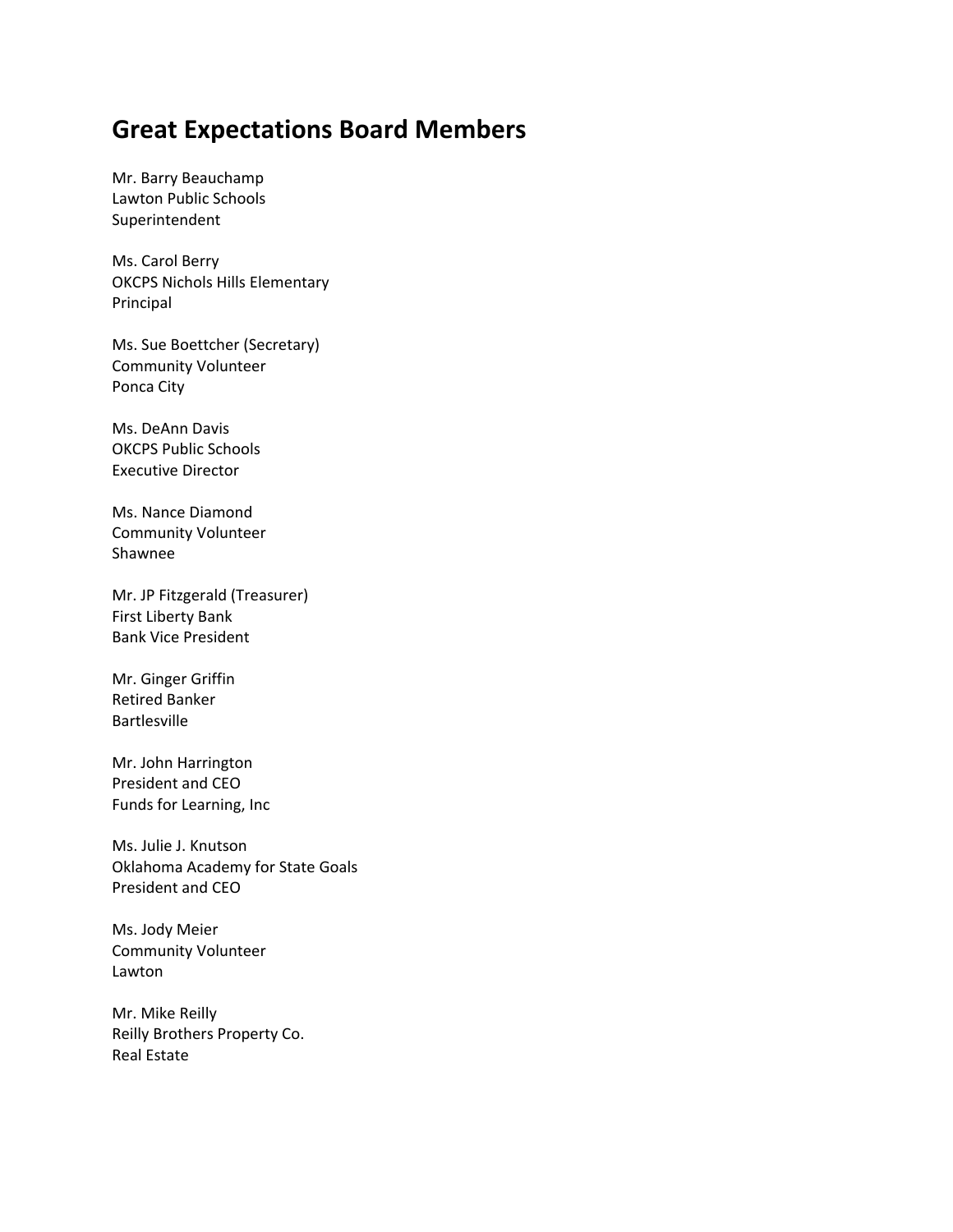Mr. Brian Schwidder Mathena, Inc IT Director

Mr. Lealon Taylor Executive Director of Institutional Advancement Oklahoma City Community College

Mr. Gary Tredway American Fidelity Educational Services President

Mr. Louis F. Trost Nichols Hills Retired Banker

Ms. Holley Urbanski Altus Chamber of Commerce President

Mr. Joe Williams (Chairman) Henderson Hills Baptist Church of Edmond Associate Pastor

## **Advisory Board Members**

Mr. Bill Brown 7 Eleven CEO

Mr. Larry Corvi Muskogee Phoenix Newspaper Editor

Ms. Anne France Casady School Principal

Ms. Kelley Gappa Moore Elementary Teacher

Dr. Jim Machell Dean of Education UCO Dean College of Education